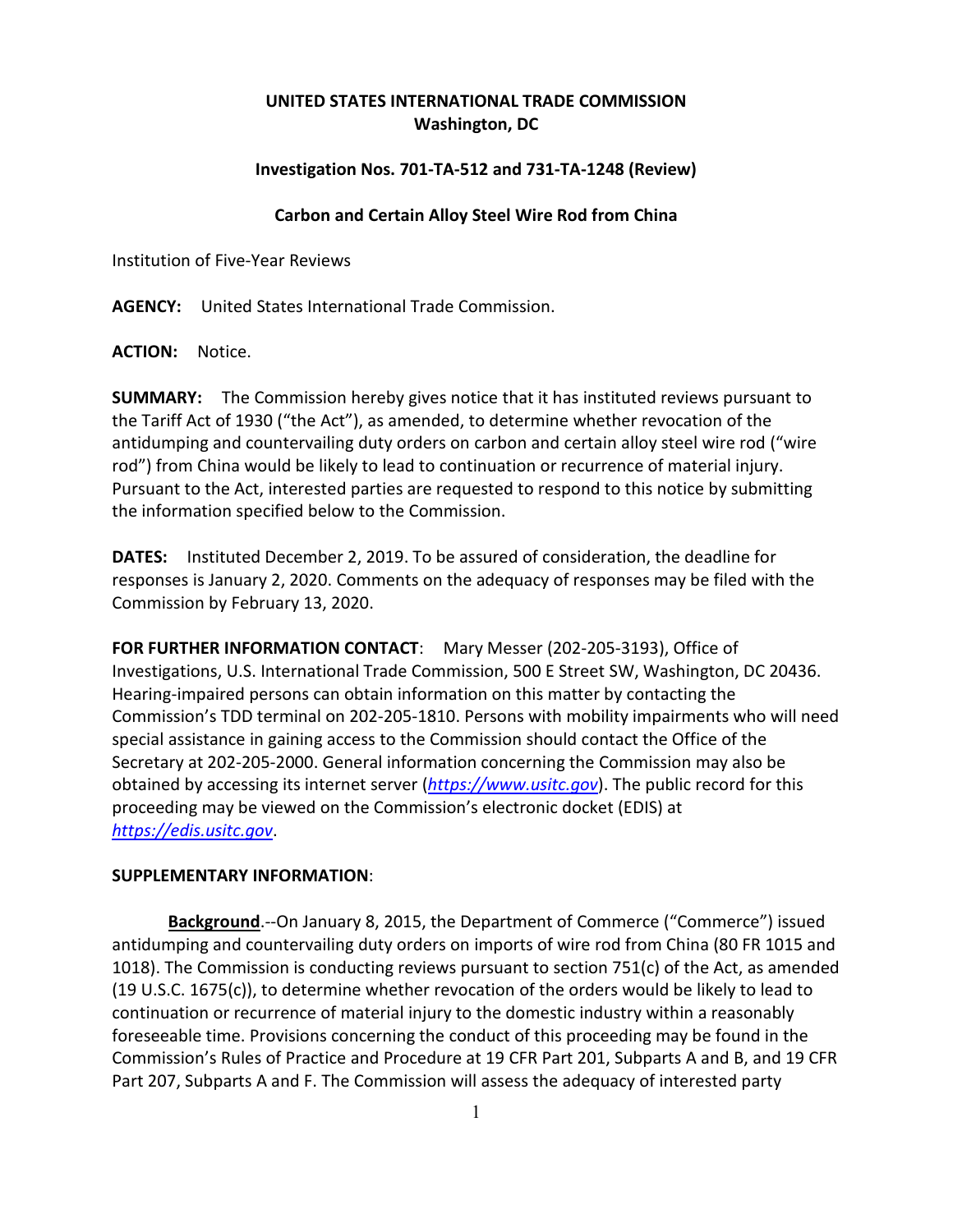responses to this notice of institution to determine whether to conduct full or expedited reviews. The Commission's determinations in any expedited reviews will be based on the facts available, which may include information provided in response to this notice.

**Definitions**.--The following definitions apply to these reviews:

- (1) *Subject Merchandise* is the class or kind of merchandise that is within the scope of the five-year reviews, as defined by the Department of Commerce.
- (2) The *Subject Country* in these reviews is China.
- (3) The *Domestic Like Product* is the domestically produced product or products which are like, or in the absence of like, most similar in characteristics and uses with, the *Subject Merchandise*. In its original determinations, the Commission defined one *Domestic Like Product* comprised of all wire rod products coextensive with Commerce's scope.
- (4) The *Domestic Industry* is the U.S. producers as a whole of the *Domestic Like Product*, or those producers whose collective output of the *Domestic Like Product* constitutes a major proportion of the total domestic production of the product. In its original determinations, the Commission defined the *Domestic Industry* as all U.S. producers of wire rod.
- (5) The *Order Date* is the date that the antidumping and countervailing duty orders under review became effective. In these reviews, the *Order Date* is January 8, 2015.
- (6) An *Importer* is any person or firm engaged, either directly or through a parent company or subsidiary, in importing the *Subject Merchandise* into the United States from a foreign manufacturer or through its selling agent.

**Participation in the proceeding and public service list**.--Persons, including industrial users of the *Subject Merchandise* and, if the merchandise is sold at the retail level, representative consumer organizations, wishing to participate in the proceeding as parties must file an entry of appearance with the Secretary to the Commission, as provided in section 201.11(b)(4) of the Commission's rules, no later than 21 days after publication of this notice in the *Federal Register*. The Secretary will maintain a public service list containing the names and addresses of all persons, or their representatives, who are parties to the proceeding.

Former Commission employees who are seeking to appear in Commission five-year reviews are advised that they may appear in a review even if they participated personally and substantially in the corresponding underlying original investigation or an earlier review of the same underlying investigation. The Commission's designated agency ethics official has advised that a five-year review is not the same particular matter as the underlying original investigation,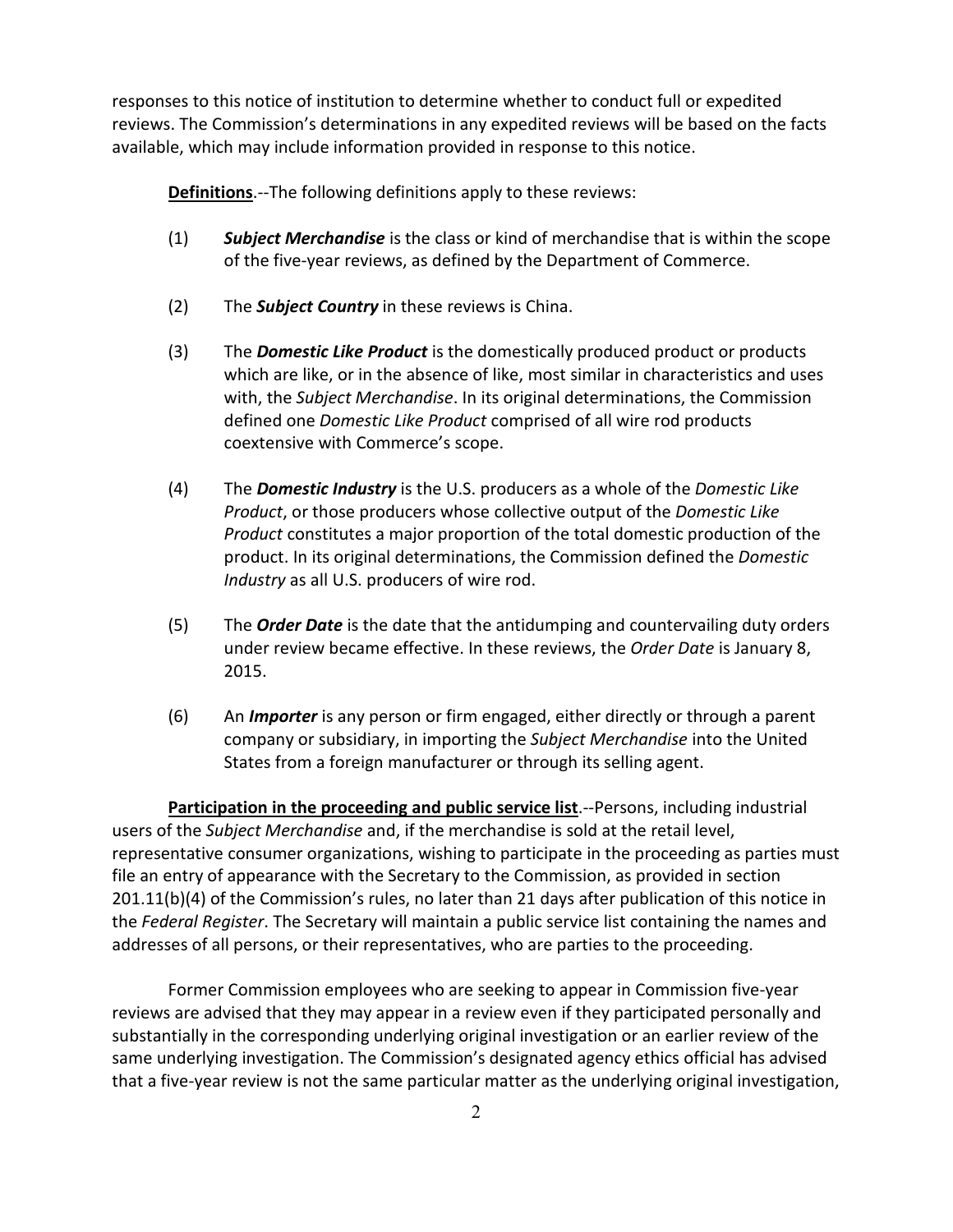and a five-year review is not the same particular matter as an earlier review of the same underlying investigation for purposes of 18 U.S.C. 207, the post employment statute for Federal employees, and Commission rule 201.15(b) (19 CFR 201.15(b)), 79 FR 3246 (Jan. 17, 2014), 73 FR 24609 (May 5, 2008). Consequently, former employees are not required to seek Commission approval to appear in a review under Commission rule 19 CFR 201.15, even if the corresponding underlying original investigation or an earlier review of the same underlying investigation was pending when they were Commission employees. For further ethics advice on this matter, contact Charles Smith, Office of the General Counsel, at 202-205-3408.

**Limited disclosure of business proprietary information (BPI) under an administrative protective order (APO) and APO service list**.--Pursuant to section 207.7(a) of the Commission's rules, the Secretary will make BPI submitted in this proceeding available to authorized applicants under the APO issued in the proceeding, provided that the application is made no later than 21 days after publication of this notice in the *Federal Register*. Authorized applicants must represent interested parties, as defined in 19 U.S.C. 1677(9), who are parties to the proceeding. A separate service list will be maintained by the Secretary for those parties authorized to receive BPI under the APO.

**Certification**.--Pursuant to section 207.3 of the Commission's rules, any person submitting information to the Commission in connection with this proceeding must certify that the information is accurate and complete to the best of the submitter's knowledge. In making the certification, the submitter will acknowledge that information submitted in response to this request for information and throughout this proceeding or other proceeding may be disclosed to and used: (i) by the Commission, its employees and Offices, and contract personnel (a) for developing or maintaining the records of this or a related proceeding, or (b) in internal investigations, audits, reviews, and evaluations relating to the programs, personnel, and operations of the Commission including under 5 U.S.C. Appendix 3; or (ii) by U.S. government employees and contract personnel, solely for cybersecurity purposes. All contract personnel will sign appropriate nondisclosure agreements.

**Written submissions**.--Pursuant to section 207.61 of the Commission's rules, each interested party response to this notice must provide the information specified below. The deadline for filing such responses is January 2, 2020. Pursuant to section 207.62(b) of the Commission's rules, eligible parties (as specified in Commission rule 207.62(b)(1)) may also file comments concerning the adequacy of responses to the notice of institution and whether the Commission should conduct expedited or full reviews. The deadline for filing such comments is February 13, 2020. All written submissions must conform with the provisions of section 201.8 of the Commission's rules; any submissions that contain BPI must also conform with the requirements of sections 201.6, 207.3, and 207.7 of the Commission's rules. The Commission's *Handbook on Filing Procedures*, available on the Commission's website at [https://www.usitc.gov/documents/handbook\\_on\\_filing\\_procedures.pdf,](https://www.usitc.gov/documents/handbook_on_filing_procedures.pdf) elaborates upon the Commission's procedures with respect to filings. Also, in accordance with sections 201.16(c) and 207.3 of the Commission's rules, each document filed by a party to the proceeding must be served on all other parties to the proceeding (as identified by either the public or APO service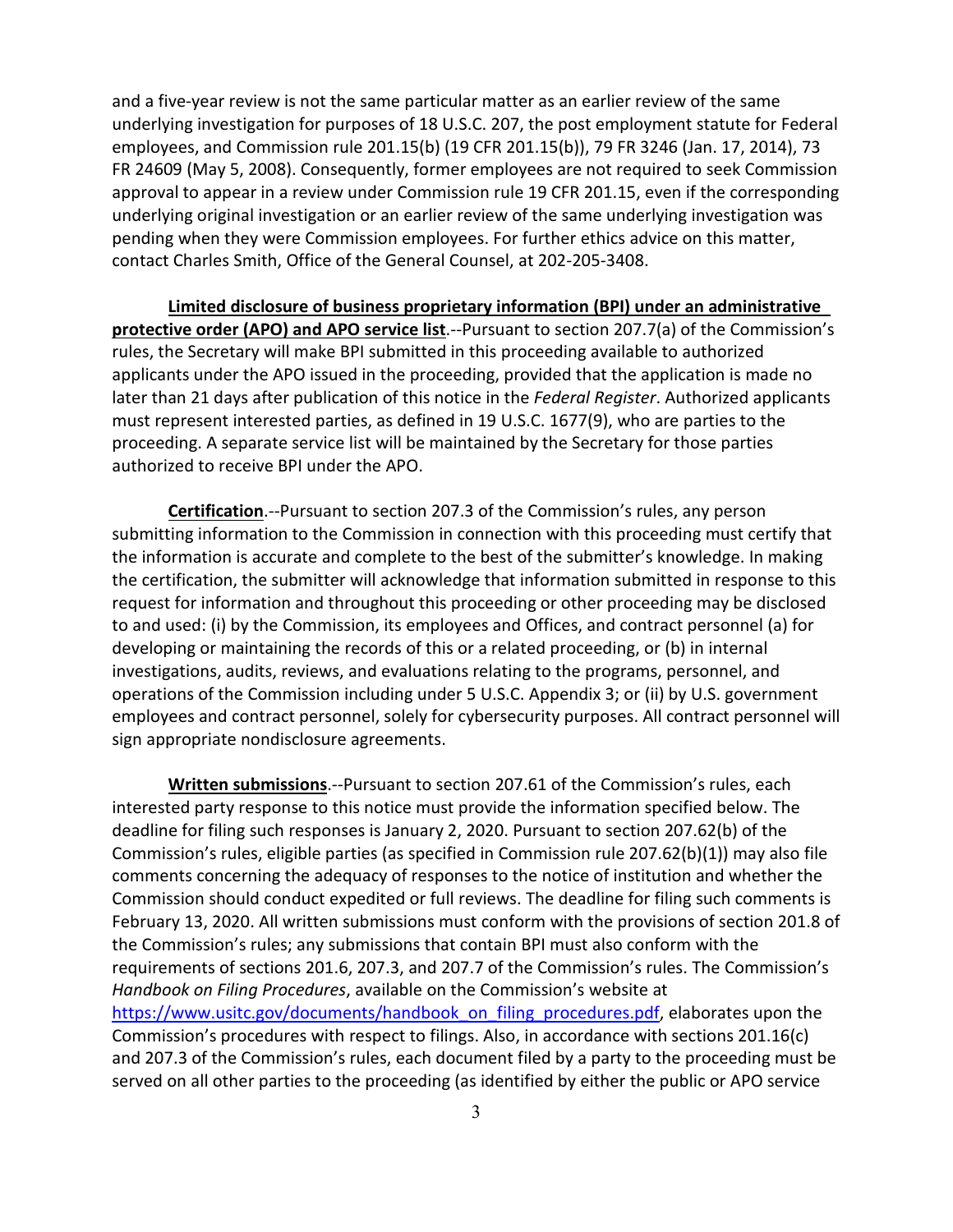list as appropriate), and a certificate of service must accompany the document (if you are not a party to the proceeding you do not need to serve your response).

No response to this request for information is required if a currently valid Office of Management and Budget ("OMB") number is not displayed; the OMB number is 3117 0016/USITC No. 19-5-446, expiration date June 30, 2020. Public reporting burden for the request is estimated to average 15 hours per response. Please send comments regarding the accuracy of this burden estimate to the Office of Investigations, U.S. International Trade Commission, 500 E Street SW, Washington, DC 20436.

**Inability to provide requested information**.--Pursuant to section 207.61(c) of the Commission's rules, any interested party that cannot furnish the information requested by this notice in the requested form and manner shall notify the Commission at the earliest possible time, provide a full explanation of why it cannot provide the requested information, and indicate alternative forms in which it can provide equivalent information. If an interested party does not provide this notification (or the Commission finds the explanation provided in the notification inadequate) and fails to provide a complete response to this notice, the Commission may take an adverse inference against the party pursuant to section 776(b) of the Act (19 U.S.C. 1677e(b)) in making its determinations in the reviews.

**INFORMATION TO BE PROVIDED IN RESPONSE TO THIS NOTICE OF INSTITUTION**: As used below, the term "firm" includes any related firms.

- (1) The name and address of your firm or entity (including World Wide Web address) and name, telephone number, fax number, and E-mail address of the certifying official.
- (2) A statement indicating whether your firm/entity is an interested party under 19 U.S.C. 1677(9) and if so, how, including whether your firm/entity is a U.S. producer of the *Domestic Like Product*, a U.S. union or worker group, a U.S. importer of the *Subject Merchandi*se, a foreign producer or exporter of the *Subject Merchandise*, a U.S. or foreign trade or business association (a majority of whose members are interested parties under the statute), or another interested party (including an explanation). If you are a union/worker group or trade/business association, identify the firms in which your workers are employed or which are members of your association.
- (3) A statement indicating whether your firm/entity is willing to participate in this proceeding by providing information requested by the Commission.
- (4) A statement of the likely effects of the revocation of the antidumping and countervailing duty orders on the *Domestic Industry* in general and/or your firm/entity specifically. In your response, please discuss the various factors specified in section 752(a) of the Act (19 U.S.C. 1675a(a)) including the likely volume of subject imports, likely price effects of subject imports, and likely impact of imports of *Subject Merchandise* on the *Domestic Industry*.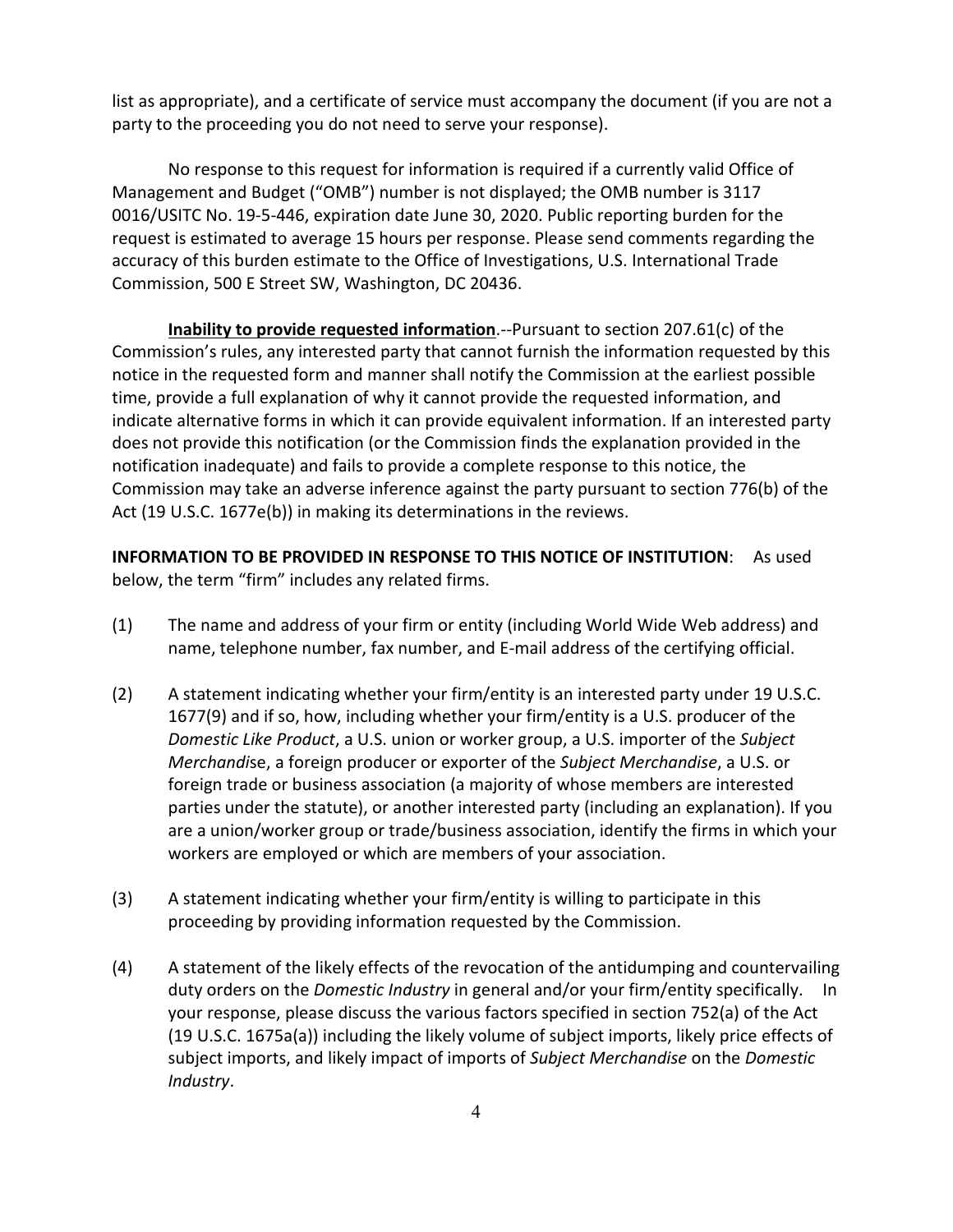- (5) A list of all known and currently operating U.S. producers of the *Domestic Like Product*. Identify any known related parties and the nature of the relationship as defined in section 771(4)(B) of the Act (19 U.S.C. 1677(4)(B)).
- (6) A list of all known and currently operating U.S. importers of the *Subject Merchandise* and producers of the *Subject Merchandise* in the *Subject Country* that currently export or have exported *Subject Merchandise* to the United States or other countries since the *Order Date*.
- (7) A list of 3-5 leading purchasers in the U.S. market for the *Domestic Like Product* and the *Subject Merchandise* (including street address, World Wide Web address, and the name, telephone number, fax number, and E-mail address of a responsible official at each firm).
- (8) A list of known sources of information on national or regional prices for the *Domestic Like Product* or the *Subject Merchandise* in the U.S. or other markets.
- (9) If you are a U.S. producer of the *Domestic Like Product*, provide the following information on your firm's operations on that product during calendar year 2018, except as noted (report quantity data in short tons and value data in U.S. dollars, f.o.b. plant). If you are a union/worker group or trade/business association, provide the information, on an aggregate basis, for the firms in which your workers are employed/which are members of your association.
	- (a) Production (quantity) and, if known, an estimate of the percentage of total U.S. production of the *Domestic Like Product* accounted for by your firm's(s') production;
	- (b) Capacity (quantity) of your firm to produce the *Domestic Like Product* (that is, the level of production that your establishment(s) could reasonably have expected to attain during the year, assuming normal operating conditions (using equipment and machinery in place and ready to operate), normal operating levels (hours per week/weeks per year), time for downtime, maintenance, repair, and cleanup, and a typical or representative product mix);
	- (c) the quantity and value of U.S. commercial shipments of the *Domestic Like Product* produced in your U.S. plant(s);
	- (d) the quantity and value of U.S. internal consumption/company transfers of the *Domestic Like Product* produced in your U.S. plant(s); and
	- (e) the value of (i) net sales, (ii) cost of goods sold (COGS), (iii) gross profit, (iv) selling, general and administrative (SG&A) expenses, and (v) operating income of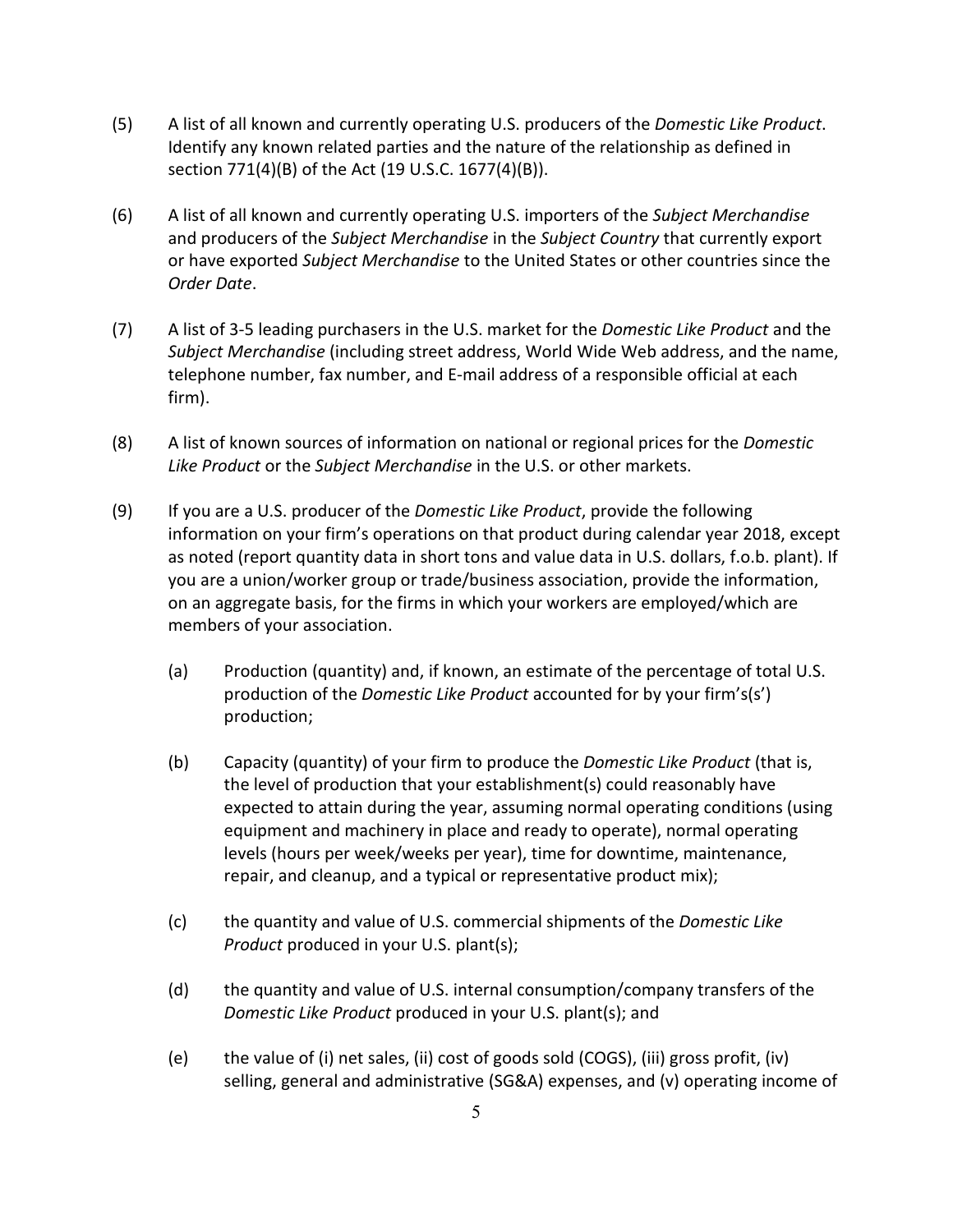the *Domestic Like Product* produced in your U.S. plant(s) (include both U.S. and export commercial sales, internal consumption, and company transfers) for your most recently completed fiscal year (identify the date on which your fiscal year ends).

- (10) If you are a U.S. importer or a trade/business association of U.S. importers of the *Subject Merchandise* from the *Subject Country*, provide the following information on your firm's(s') operations on that product during calendar year 2018 (report quantity data in short tons and value data in U.S. dollars). If you are a trade/business association, provide the information, on an aggregate basis, for the firms which are members of your association.
	- (a) The quantity and value (landed, duty-paid but not including antidumping or countervailing duties) of U.S. imports and, if known, an estimate of the percentage of total U.S. imports of *Subject Merchandise* from the *Subject Country* accounted for by your firm's(s') imports;
	- (b) the quantity and value (f.o.b. U.S. port, including antidumping and/or countervailing duties) of U.S. commercial shipments of *Subject Merchandise* imported from the *Subject Country*; and
	- (c) the quantity and value (f.o.b. U.S. port, including antidumping and/or countervailing duties) of U.S. internal consumption/company transfers of *Subject Merchandise* imported from the *Subject Country*.
- (11) If you are a producer, an exporter, or a trade/business association of producers or exporters of the *Subject Merchandise* in the *Subject Country*, provide the following information on your firm's(s') operations on that product during calendar year 2018 (report quantity data in short tons and value data in U.S. dollars, landed and duty-paid at the U.S. port but not including antidumping or countervailing duties). If you are a trade/business association, provide the information, on an aggregate basis, for the firms which are members of your association.
	- (a) Production (quantity) and, if known, an estimate of the percentage of total production of *Subject Merchandise* in the *Subject Country* accounted for by your firm's(s') production;
	- (b) Capacity (quantity) of your firm(s) to produce the *Subject Merchandise* in the *Subject Country* (that is, the level of production that your establishment(s) could reasonably have expected to attain during the year, assuming normal operating conditions (using equipment and machinery in place and ready to operate), normal operating levels (hours per week/weeks per year), time for downtime, maintenance, repair, and cleanup, and a typical or representative product mix); and